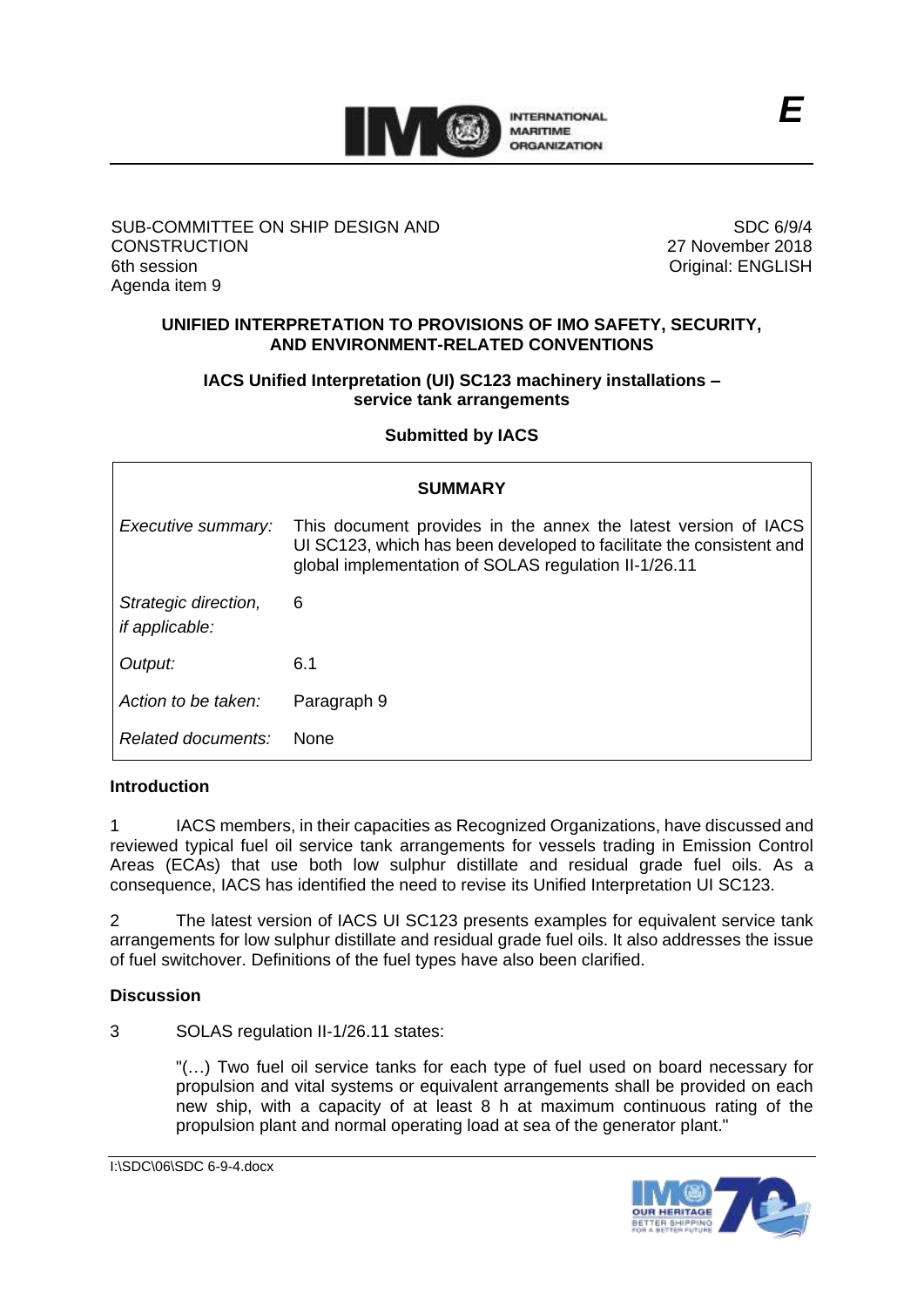4 The requirement to use fuel oil with a maximum sulphur content of 0.1% m/m within an ECA necessitates tank arrangements that satisfy the safety objectives of SOLAS regulation II-1/26.11. Recognizing the underlying SOLAS safety objective of maintaining an appropriate amount and quality of fuel readily available for propulsion machinery and "vital systems" (such a generators), the existing definitions of equivalency in IACS UI SC123 needed to be revised to recognise the use of low sulphur fuels.

5 Distillate fuel oil having minimal sulphur content (maximum of 0.1% m/m) and having low viscosity allows for direct injection to the engines without further conditioning. However, residual grades are expected to be stored under elevated temperatures in service tanks and further heated to the correct viscosity prior to injection into the engines.

6 Emergency conditions that necessitate the rapid switchover between low viscosity distillates and higher temperature and higher viscosity residual grades of fuel oil, may result in hazards which could adversely affect the engines.

- 7 During the revision of IACS UI SC123, the following issues have been considered:
	- .1 typical fuel oil service tank arrangements for new and retrofitted vessels trading in ECAs that use low sulphur and residual grade fuels oils;
	- .2 the potential hazards resulting from the emergency changeover of fuel oil of one grade to another; and
	- .3 technical guidance from third parties, such as the temperature gradient in the fuel, as advised by engine manufacturers, to mitigate the risk of seizure in fuel injection equipment.

8 Based on the above, IACS has revised its UI SC123 and the latest version is provided in the annex. The Sub-Committee is invited to note that IACS members will implement revision 4 of UI SC123 from 1 January 2020, unless they are provided with written instructions to apply a different interpretation by the Administration on whose behalf they are authorized to act as a recognized organization.

## **Action requested of the Sub-Committee**

- 9 The Sub-Committee is invited to:
	- .1 consider the comments provided in paragraphs 4 to 7 above and the latest version of IACS UI SC123, as provided in the annex;
	- .2 note the implementation provisions for IACS members, as discussed in paragraph 8 above; and
	- .3 take action, as appropriate.

\*\*\*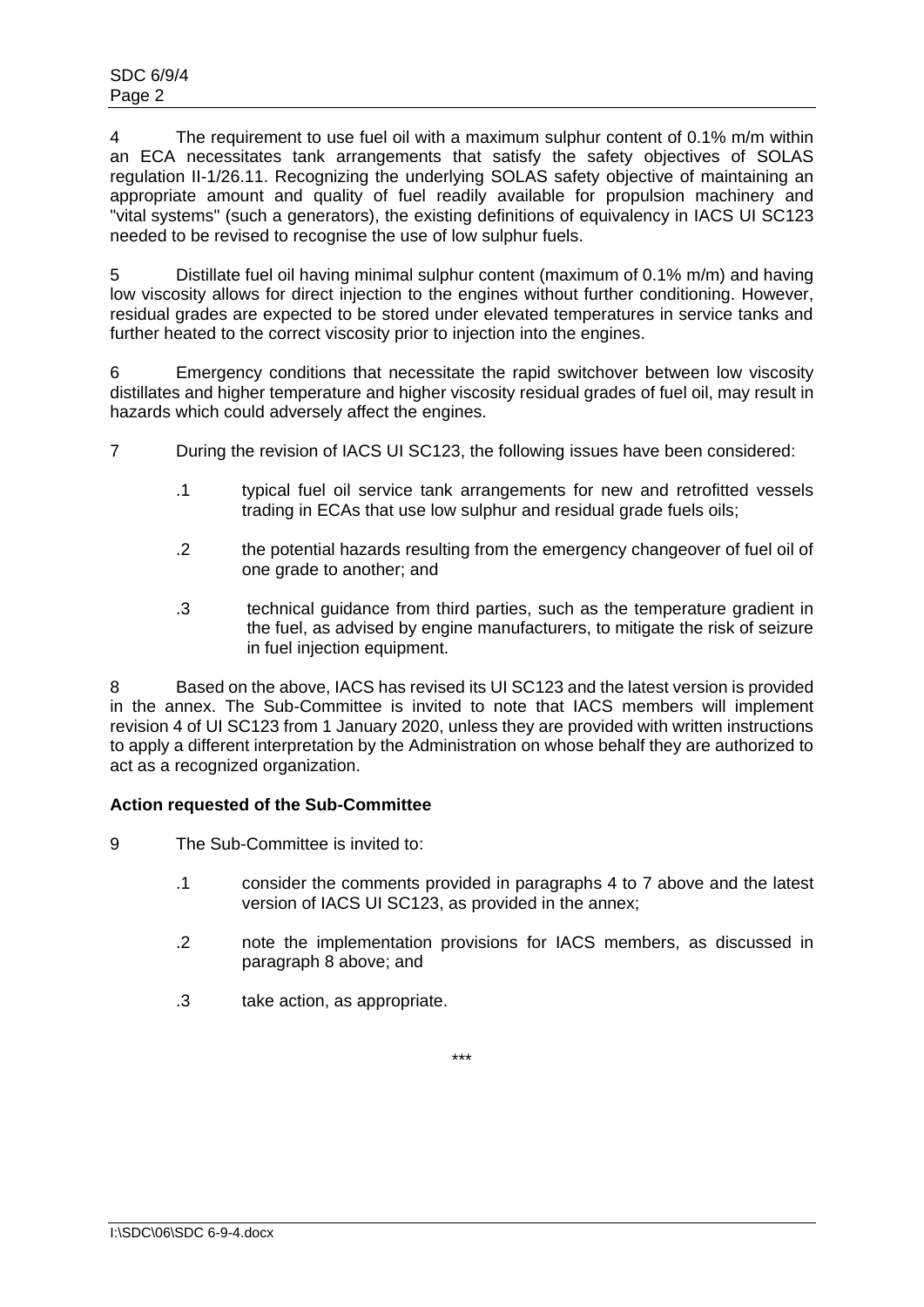# **ANNEX**

# **MACHINERY INSTALLATIONS – SERVICE TANK ARRANGEMENTS**

#### **123** (1998) **SOLAS Regulation II-1/26.11 states:**

(Rev.1 1998) (Rev.2 June Two fuel oil service tanks for each **type of fuel** used on board necessary for propulsion and vital systems or **equivalent arrangements** shall be provided on each new ship, with a capacity of at least 8 h at maximum continuous rating of the propulsion plant and normal operating load at sea of the generator plant.

#### 2002) (Rev.3 **Interpretation**

Dec 2005) (Rev.4 This requirement was derived from the need to have fuel immediately ready for use in the event of catastrophic contamination (e.g. by water ingress) of the fuel service tank in use.

Nov 2018)

**SC**

Apr

Arrangements complying with this regulation and acceptable "equivalent arrangements", for the most commonly utilised fuel systems, are shown below.

A service tank is a fuel oil tank which contains only fuel of a quality ready for use i.e. fuel of a grade and quality that meet the specification required by the equipment manufacturer. A service tank is to be declared as such and not to be used for any other purpose.

Use of a settling tank with or without purifiers, or purifiers alone, and one service tank is not acceptable as an "equivalent arrangement" to two service tanks.

#### Notes:

- 1. This Unified Interpretation is to be applied by IACS Members and Associates to all ships subject to the relevant SOLAS Regulation.
- 2. Changes introduced in Rev.2 are to be uniformly implemented by IACS Members and Associates from 1 January 2003.
- 3. Changes introduced in Rev.3 are to be uniformly implemented by IACS Members and Associate from 1 July 2006.
- 4. Rev.4 of this UI is to be uniformly implemented by IACS Societies on service tank arrangements on ships contracted for construction on or after 1 January 2020.
- 5. The "contracted for construction" date means the date on which the contract to build the vessel is signed between the prospective owner and the shipbuilder. For further details regarding the date of "contract for construction", refer to IACS Procedural Requirement (PR) No. 29.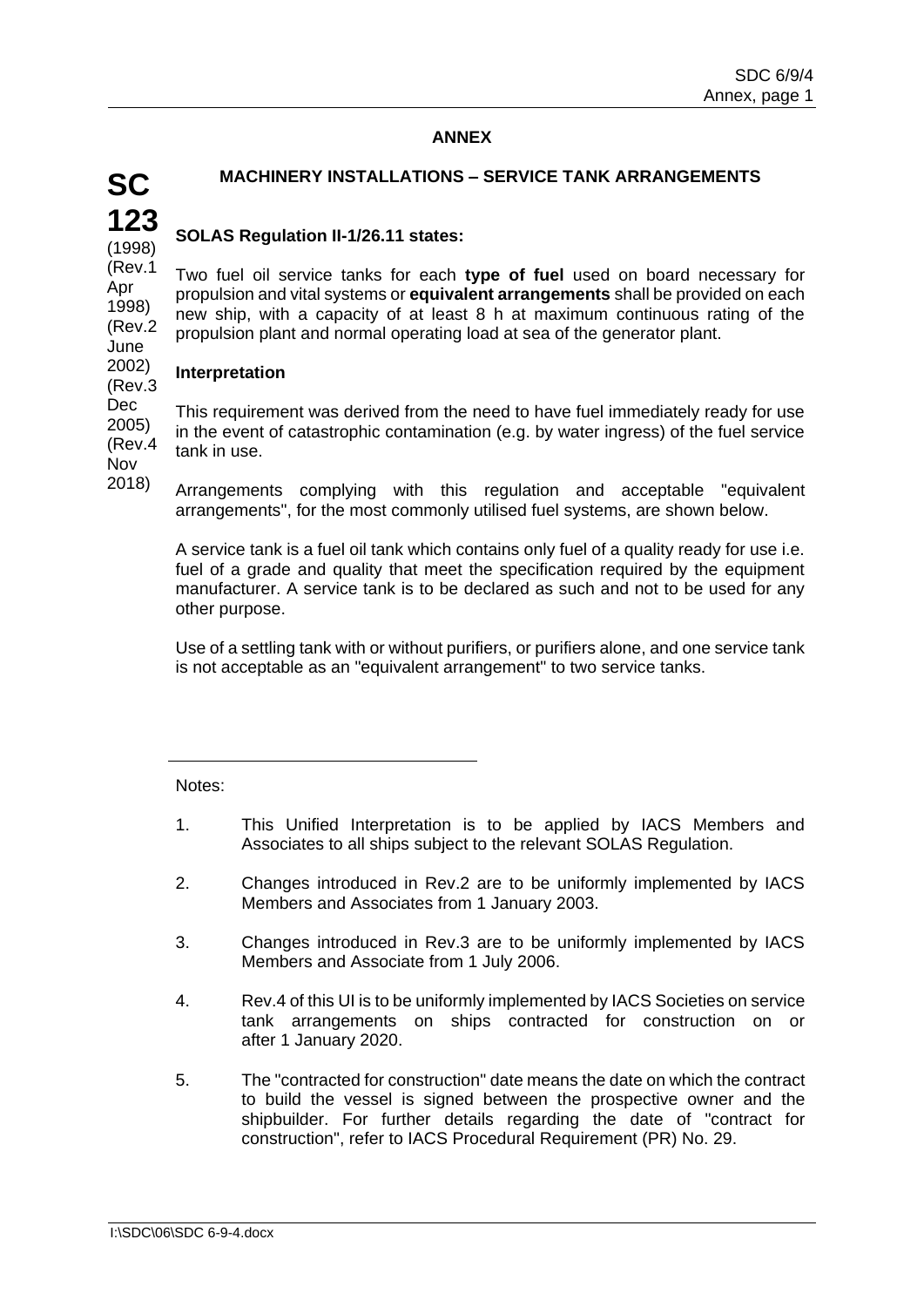**SC 123** "Type of fuel" is strictly interpreted as the exact grade of fuel. "Equivalent arrangements" to this are described in the examples below where grades of fuel may be grouped according to their sulphur content and viscosity as follows:

(cont))

- .1 Residual Marine Fuel (RMF) refers to fuel oils with a sulphur content above 0.1% that require some form of heating to achieve required injection viscosity for combustion.
- .2 Distillate Marine Fuel (DMF) refers to fuel oils with a sulphur content above 0.1% that do not require heating to achieve injection viscosity.
- .3 Low Sulphur Residual Marine Fuel (LSRMF) refers to fuel oils with a sulphur content not exceeding 0.1% that require some form of heating to achieve required injection viscosity for combustion.
- .4 Low Sulphur Distillate Marine Fuel (LSDMF) refers to fuel oils with a sulphur content not exceeding 0.1% having a minimum viscosity of 1.4 cSt at 40°C.
- 1. Example 1

1.1 Requirement according to SOLAS – Main and Auxiliary Engines and Boiler(s) operating with Residual Marine Fuels (RMF and LSRMF) (one fuel ship)

1.2 Potential equivalent arrangement<sup>\*</sup>

| or ECA operation | RMF/LSRMF Serv. TK<br>Capacity for at least 8 h<br>Main Eng. +<br>Aux. Boiler +<br>Aux. Eng. | DMF/LSDMF Serv. TK<br>Capacity for at least 8 h<br>Main Eng. +<br>Aux. Boiler +<br>Aux. Eng. |
|------------------|----------------------------------------------------------------------------------------------|----------------------------------------------------------------------------------------------|
|------------------|----------------------------------------------------------------------------------------------|----------------------------------------------------------------------------------------------|

This arrangement only applies where main and auxiliary engines can operate with RMF/LSRMF under all load conditions and, in the case of main engines, during manoeuvring.

For pilot burners of Auxiliary Boilers if provided, an additional DMF tank for 8 hours may be necessary.

-

Conditions apply – See paragraph 3 below.